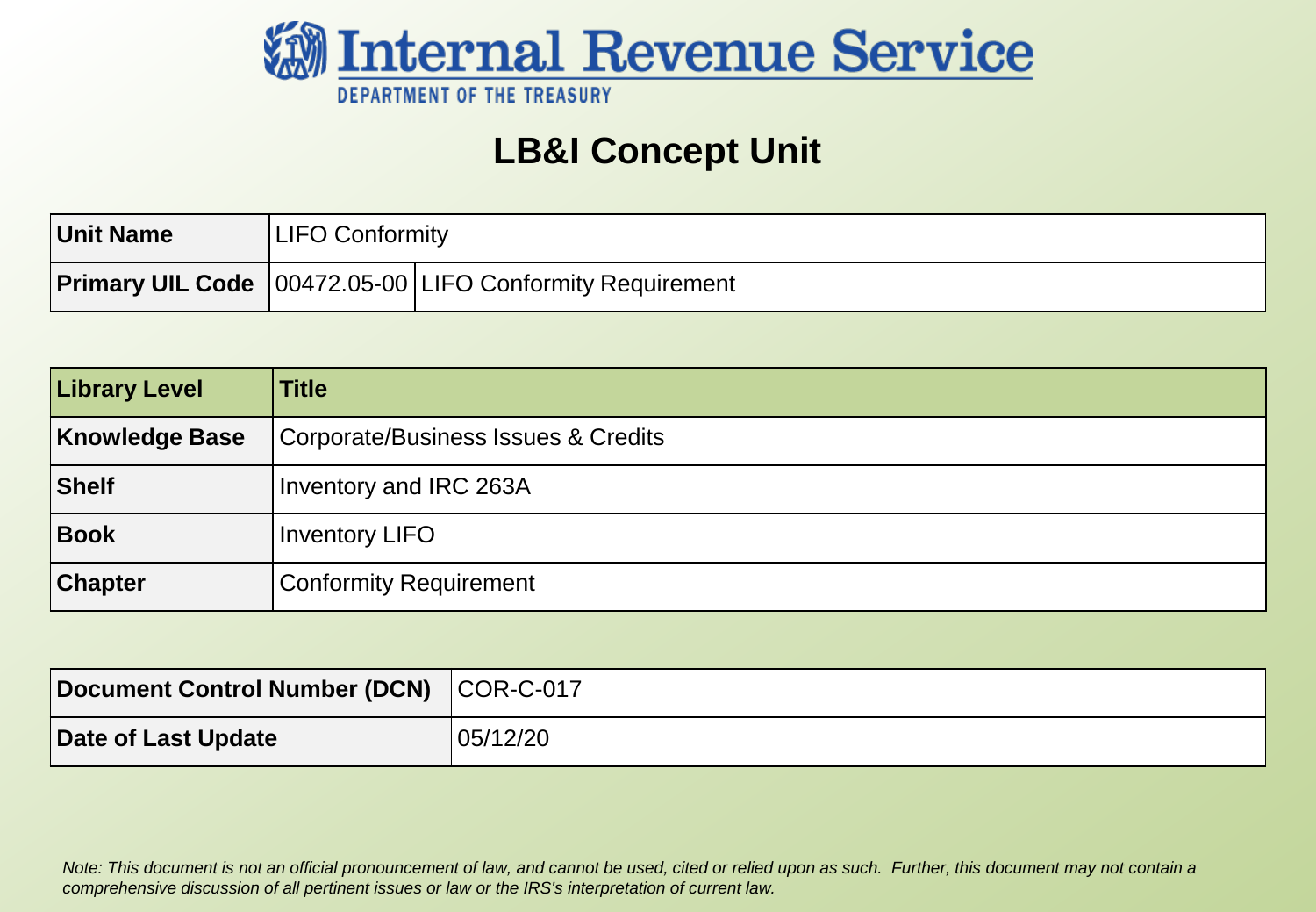### **Table of Contents**

*(View this PowerPoint in "Presentation View" to click on the links below)*

<span id="page-1-0"></span>**[General Overview](#page-2-0)**

**[Detailed Explanation of the Concept](#page-3-0)**

**[Index of Referenced Resources](#page-7-0)**

**[Training and Additional Resources](#page-8-0)**

**[Glossary of Terms and Acronyms](#page-9-0)**

**[Index of Related Practice Units](#page-10-0)**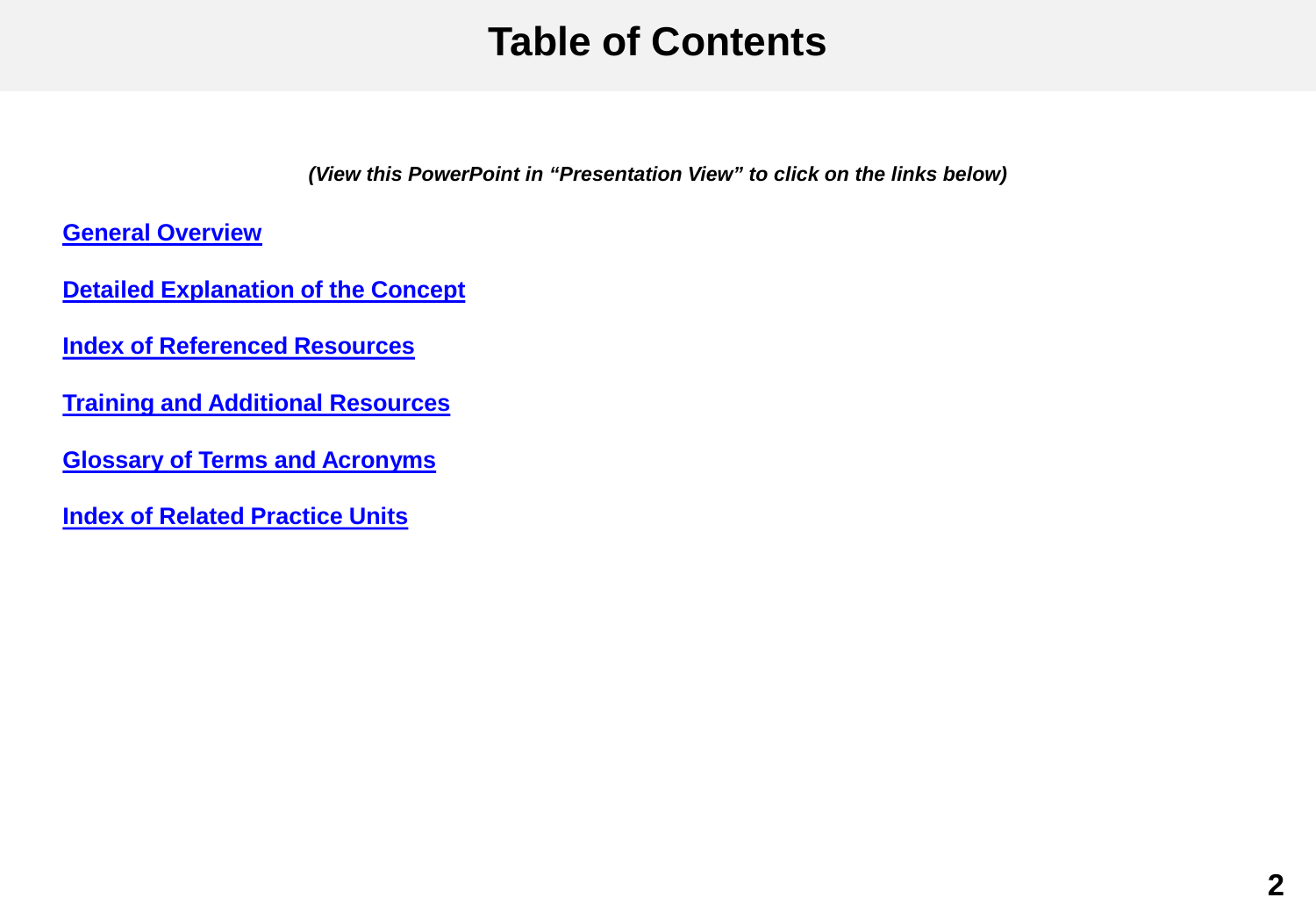#### **General Overview**

#### <span id="page-2-0"></span>**LIFO Conformity**

A taxpayer electing the Last in – First out (LIFO) method for tax purposes must generally use the LIFO method in its financial statements. The regulations provide a few exceptions to this general rule. Treas. Reg. 1.472-2(e) covers the financial statement conformity requirements for a taxpayer using the LIFO inventory method. It also explains the exceptions to the requirements discussed below.

Other LIFO conformity requirements include:

- If a taxpayer uses a LIFO method for income tax reporting, then they must use a LIFO method for financial statement reporting.
- A taxpayer may use a different LIFO method for book than it uses for income tax reporting. For example, a taxpayer may use the double extension LIFO method for financial statement reporting and the link chain LIFO method for income tax reporting.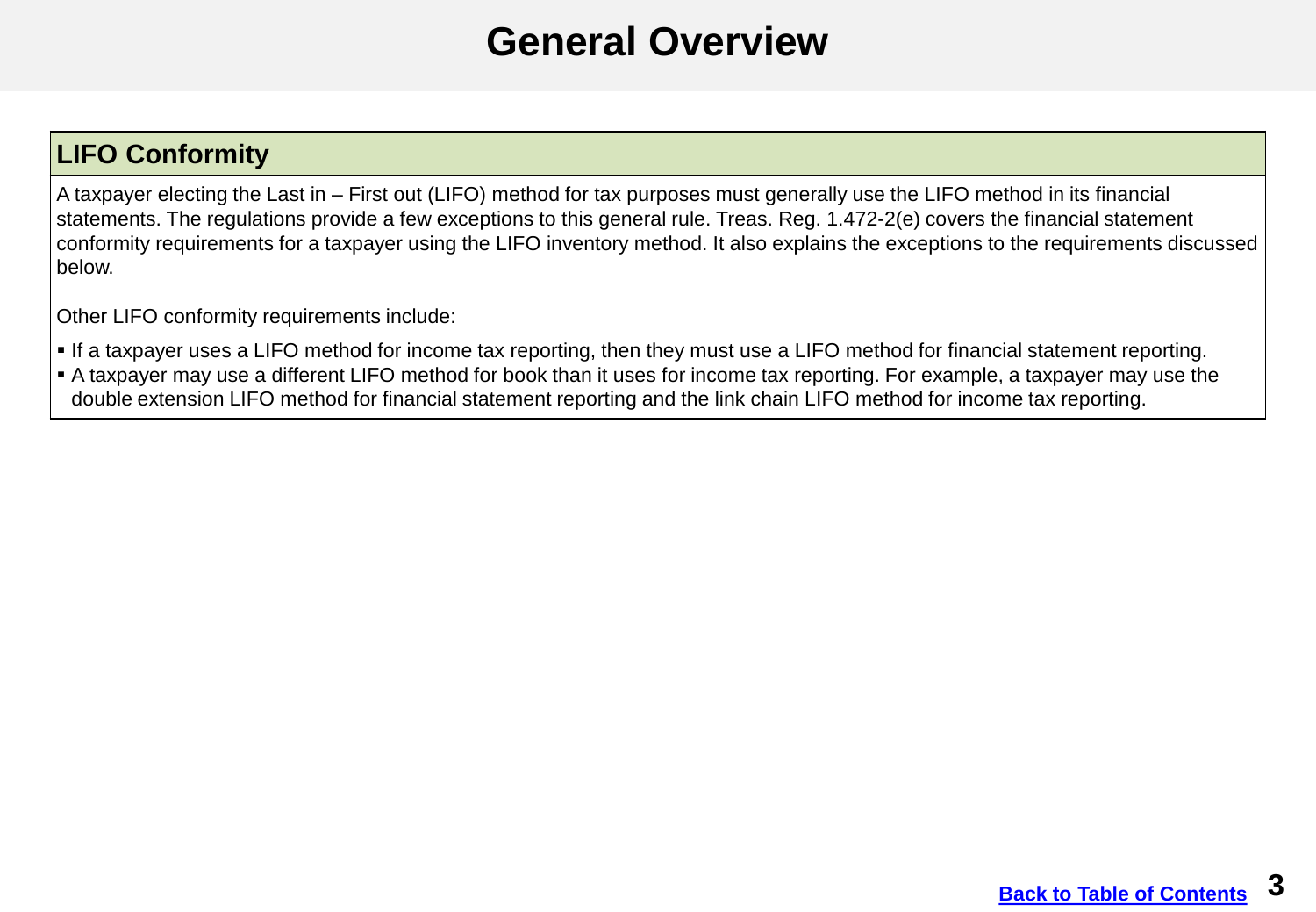# **Detailed Explanation of the Concept**

#### <span id="page-3-0"></span>**LIFO Conformity**

| <b>Analysis</b>                                                                                                                                                                                                                                                                                                                                                                                                                            | <b>Resources</b>                                                                                                                                                                                                                  |
|--------------------------------------------------------------------------------------------------------------------------------------------------------------------------------------------------------------------------------------------------------------------------------------------------------------------------------------------------------------------------------------------------------------------------------------------|-----------------------------------------------------------------------------------------------------------------------------------------------------------------------------------------------------------------------------------|
| <b>Two Conformity Requirements</b><br>First, the LIFO conformity rules apply to the first taxable year the taxpayer adopts LIFO. A<br>taxpayer must establish that it is using only LIFO and no other inventory method. See IRC<br>472. The conformity rules apply to all reports or statements of income, profit, or loss to<br>shareholders, beneficiaries or credit holders. There are some exceptions to this rule as noted<br>Ilater. | • BNA Tax Management Portfolio<br>Income Tax Accounting 570-3rd Sec.<br>III-C<br>• Federal Income Taxation of<br><b>Inventories Para 11.03</b><br>$\blacksquare$ IRC 472<br>$\blacksquare$ IRC 472(g)<br>■ Treas. Reg. 1.472-2(e) |
| Second, the LIFO conformity rules apply to future taxable years. Once a taxpayer has elected<br>LIFO, it must continue to report under this method for financial reporting unless the taxpayer<br>also changes to a non-LIFO method for tax purposes.<br>If a taxpayer violates the LIFO reporting requirement, the IRS may require the taxpayer to<br>change its LIFO method of accounting to a non-LIFO method for tax purposes.         |                                                                                                                                                                                                                                   |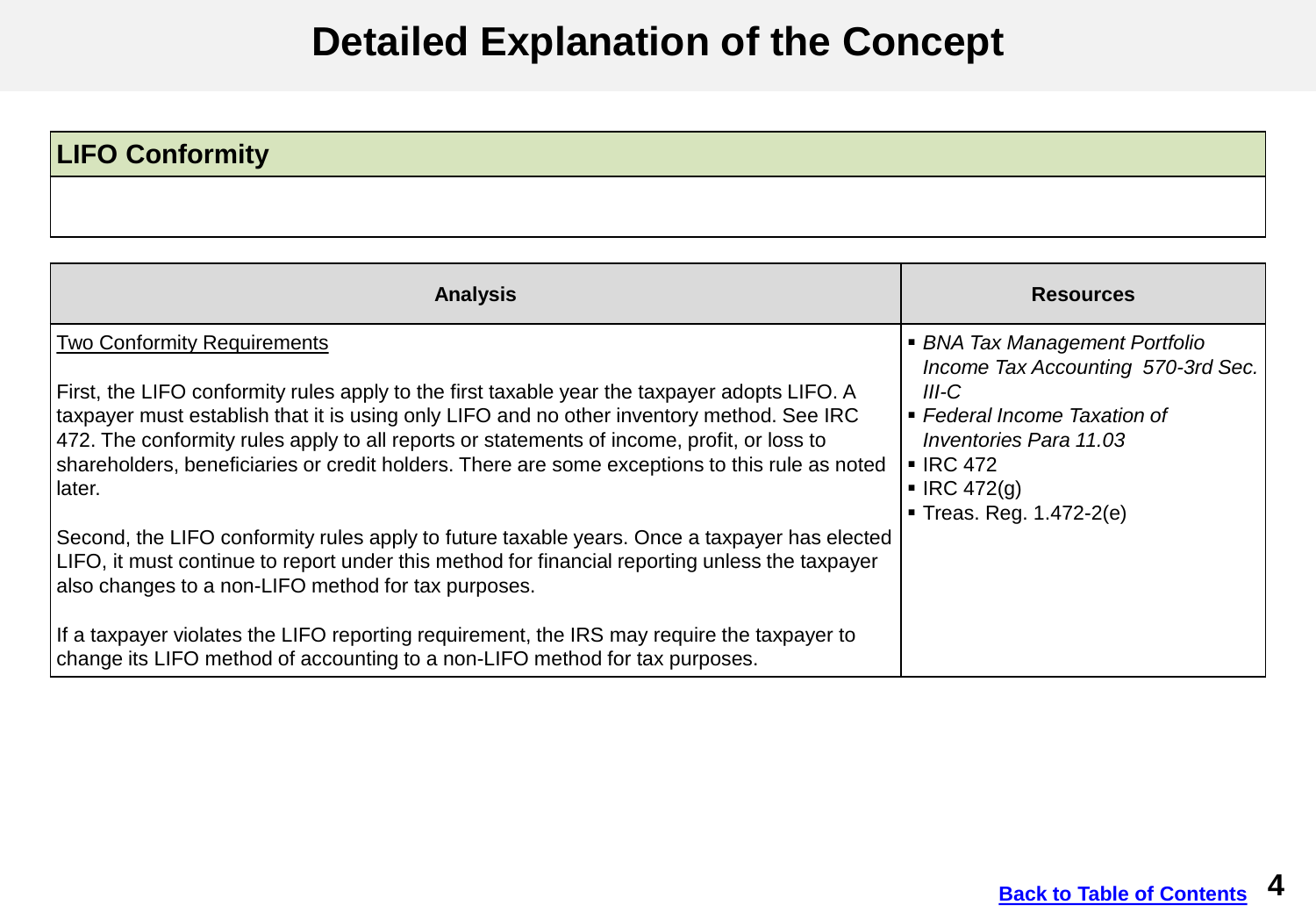## **Detailed Explanation of the Concept (cont'd)**

| <b>LIFO Conformity</b>                                                                                                                                                                                                                                                                                                                                                                                                                                                                                                                                    |                                                                                                                    |  |
|-----------------------------------------------------------------------------------------------------------------------------------------------------------------------------------------------------------------------------------------------------------------------------------------------------------------------------------------------------------------------------------------------------------------------------------------------------------------------------------------------------------------------------------------------------------|--------------------------------------------------------------------------------------------------------------------|--|
| <b>Analysis</b>                                                                                                                                                                                                                                                                                                                                                                                                                                                                                                                                           | <b>Resources</b>                                                                                                   |  |
| <b>Exceptions to Financial Statement Reporting Requirements</b><br>A taxpayer electing the LIFO method has five exceptions to the financial reporting<br>requirements provided in Treas. Reg. 1.472-2(e):                                                                                                                                                                                                                                                                                                                                                 | Treas. Reg. 1.472-2(e)<br>Treas. Reg. 1.472-2(e)(1)(iii)<br>Treas. Reg. 1.472-2(e)(3)<br>Treas. Reg. 1.472-2(e)(4) |  |
| 1. Supplemental and explanatory information - A LIFO taxpayer may use a non-LIFO method<br>for information reported as a supplement or explanation to the taxpayer's primary financial<br>statement. A taxpayer may not report supplemental and explanatory information on the<br>face of the income statement. Examples of permitted non-LIFO disclosures include news<br>releases, letters to shareholders or creditors, management analysis section of the annual<br>report, or other supplemental reports that do not accompany the income statement. |                                                                                                                    |  |
| 2. Certain balance sheet disclosures - A LIFO taxpayer may use a non-LIFO method to value<br>inventory on its balance sheet. A taxpayer may not disclose non-LIFO earnings when<br>making these balance sheet disclosures.                                                                                                                                                                                                                                                                                                                                |                                                                                                                    |  |
| 3. Internal management reports - A LIFO taxpayer may use a non-LIFO method in internal<br>management reports. A taxpayer must not provide these non-LIFO internal management<br>reports to any shareholders or other equity holders. The regulations do not provide a<br>definition of "internal management reports."                                                                                                                                                                                                                                     |                                                                                                                    |  |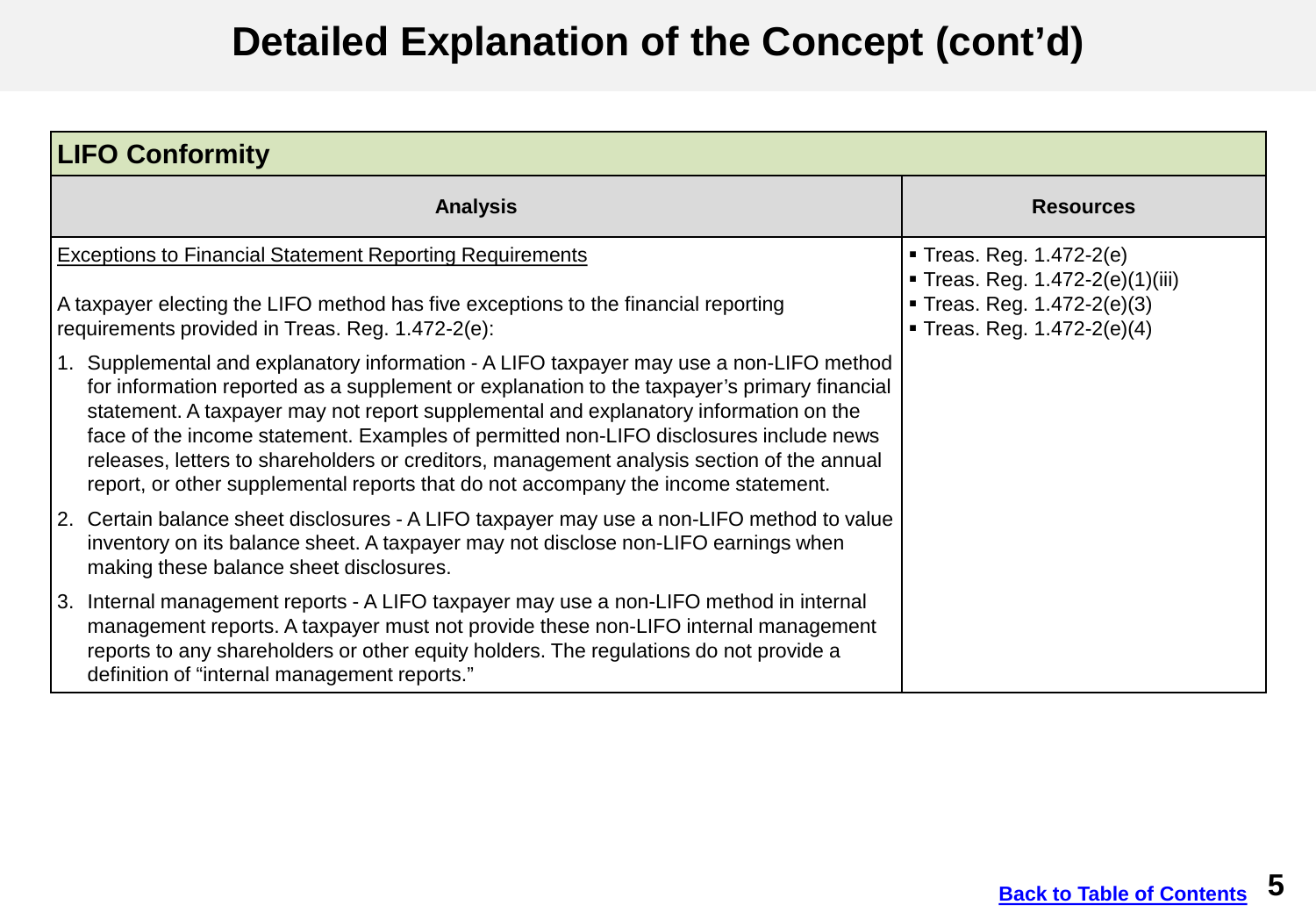# **Detailed Explanation of the Concept (cont'd)**

| <b>LIFO Conformity</b>                                                                                                                                                                                                                                                                                                                                                             |                                                                                                                    |
|------------------------------------------------------------------------------------------------------------------------------------------------------------------------------------------------------------------------------------------------------------------------------------------------------------------------------------------------------------------------------------|--------------------------------------------------------------------------------------------------------------------|
| <b>Analysis</b>                                                                                                                                                                                                                                                                                                                                                                    | <b>Resources</b>                                                                                                   |
| <b>Exceptions to Financial Statement Reporting Requirements (cont'd)</b>                                                                                                                                                                                                                                                                                                           |                                                                                                                    |
| 4. Interim reports - A LIFO taxpayer may issue non-LIFO reports covering a single<br>continuous period of operation that is less than one year. The LIFO conformity<br>requirement only applies to annual reports that cover an entire tax year. A conformity<br>violation will occur if a series of reports covering a single continuous period of operation<br>exceeds one year. | IRC 472(q)<br>Treas. Reg. 1.472-2(e)(6)<br>Treas. Reg. 1.472-2(e)(7)<br>Rev. Rul. 78-246<br><b>Rev. Rul. 89-41</b> |
| 5. Lower of LIFO cost or market - A LIFO taxpayer may value its inventory for book purposes<br>at the lower of LIFO cost or market without violating the conformity requirement. However,<br>a taxpayer is required to value its tax inventory at actual LIFO cost on the tax return.                                                                                              |                                                                                                                    |
| <b>Consolidated Financial Statements</b>                                                                                                                                                                                                                                                                                                                                           |                                                                                                                    |
| The LIFO conformity requirements apply to consolidated financial statements that include a<br>subsidiary using the LIFO method. The parent must report its subsidiaries operating results in<br>the consolidated financial statements on a LIFO basis. See IRC 472(g).                                                                                                             |                                                                                                                    |
| Exceptions to this rule are available for certain foreign parent-subsidiary groups and foreign<br>controlled brother-sister groups. See Rev. Rul. 78-246. In addition, Rev. Rul. 89-41 provides<br>some other exceptions to the conformity requirement for consolidated financial statements.                                                                                      | • Practice Unit - LIFO Conformity for<br>U.S. Corporations with Foreign<br><b>Subsidiaries Using LIFO</b>          |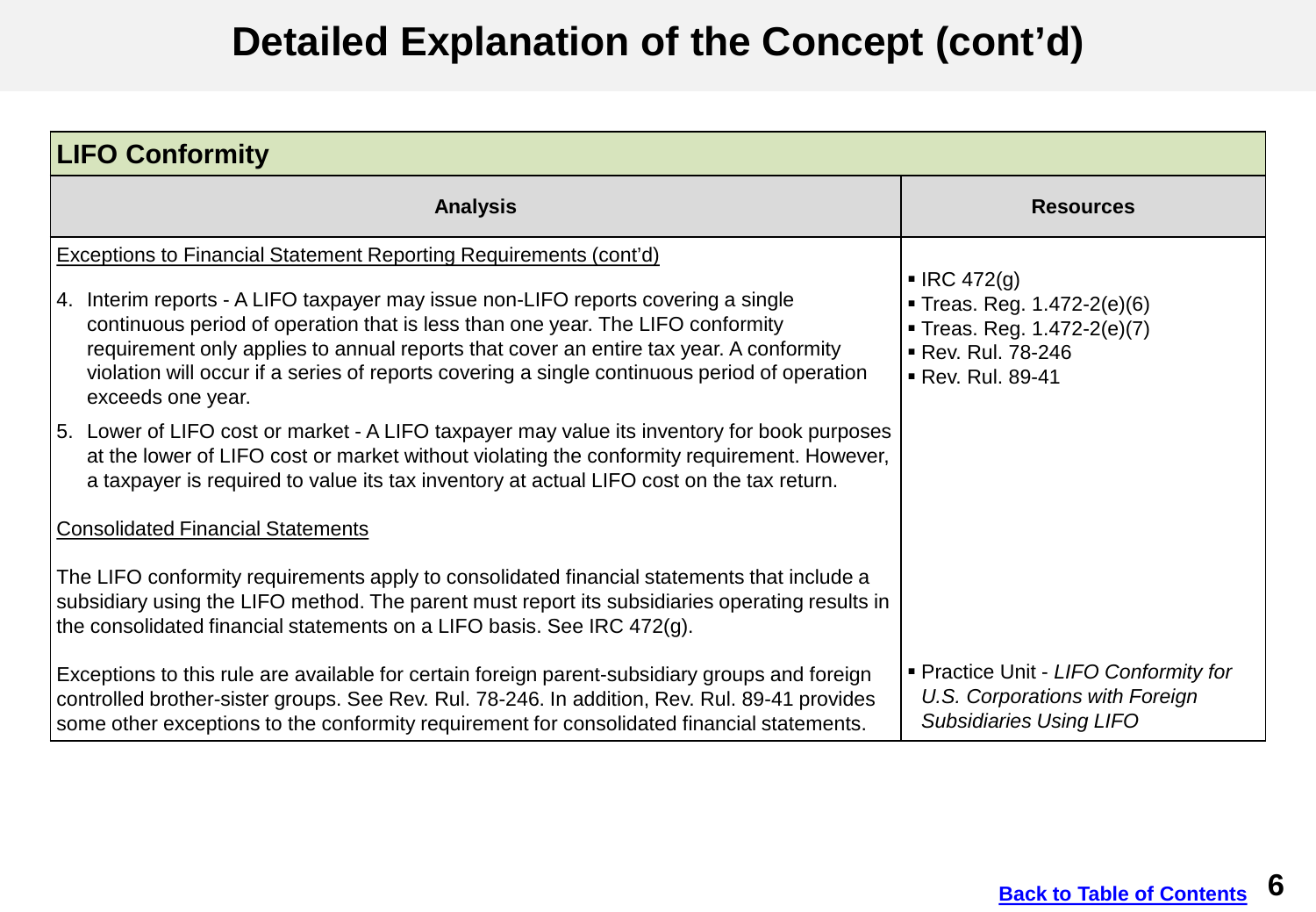# **Detailed Explanation of the Concept (cont'd)**

| <b>LIFO Conformity</b>                                                                                                                                                                                                                                                                                                                                                                                                                                                                                                                                                                                                   |                                                                                                                                                           |
|--------------------------------------------------------------------------------------------------------------------------------------------------------------------------------------------------------------------------------------------------------------------------------------------------------------------------------------------------------------------------------------------------------------------------------------------------------------------------------------------------------------------------------------------------------------------------------------------------------------------------|-----------------------------------------------------------------------------------------------------------------------------------------------------------|
| <b>Analysis</b>                                                                                                                                                                                                                                                                                                                                                                                                                                                                                                                                                                                                          | <b>Resources</b>                                                                                                                                          |
| <b>Audit Tips</b><br>Review a LIFO taxpayer's annual reports to identify any financial information reported on a<br>non-LIFO basis. In addition, review internal management reports and interim reports to<br>ensure the taxpayer meets the exceptions stated earlier.<br>Consider any internal non-LIFO reports released to shareholders or interim reports that<br>exceed one year a potential conformity violation issue. Consider the conformity rules as they<br>apply to consolidated financial statements and be aware of the exceptions to the conformity<br>rules.                                              | Rev. Proc. 2002-18<br>• Corporate/Business Issues & Credits<br>KB, Change in Methods Book, Ch. 5 -<br>IRC 446(b): Service-Imposed Method<br>Change Issues |
| When the Service determines a taxpayer's book inventory method is not a LIFO inventory<br>method, the taxpayer is using an impermissible method of accounting. The Service may<br>change the taxpayer's inventory method of accounting to a permissible non-LIFO inventory<br>method. See Rev. Proc. 2002-18.<br>Additional information on Service-imposed method change issues is in the Servicewide Virtual<br>Library (VL). Go to the Examination floor, then the Corporate/Business Issues & Credits<br>Knowledge Base (KB), and select the Change in Methods book on the Methods of Accounting<br>and Timing shelf. |                                                                                                                                                           |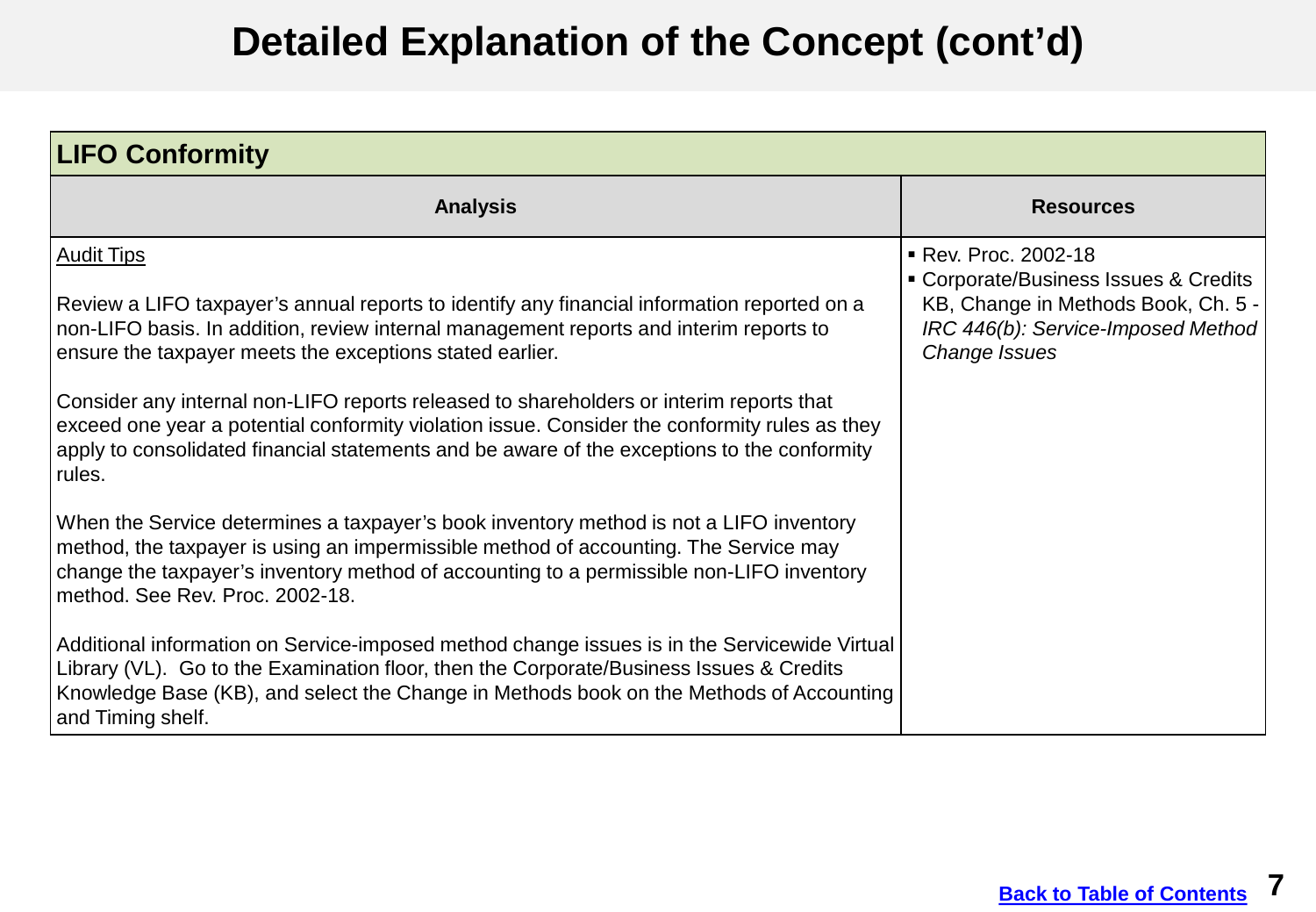#### **Index of Referenced Resources**

<span id="page-7-0"></span>

| <b>LIFO Conformity</b>                                                                                                   |
|--------------------------------------------------------------------------------------------------------------------------|
| <b>IRC 472</b>                                                                                                           |
| IRC 472(g)                                                                                                               |
| Treas. Reg. 1.472-2(e)                                                                                                   |
| Rev. Proc. 78-246                                                                                                        |
| Rev. Proc. 79-23                                                                                                         |
| Rev. Rul. 89-41                                                                                                          |
| Rev. Rul. 2002-18                                                                                                        |
| BNA Tax Management Portfolios Income Tax Accounting, 570-3rd                                                             |
| Federal Income Taxation of Inventories Para 11.03                                                                        |
| Corporate/Business Issues & Credits KB, Change in Methods Book, Ch. 5 - IRC 446(b): Service-Imposed Method Change Issues |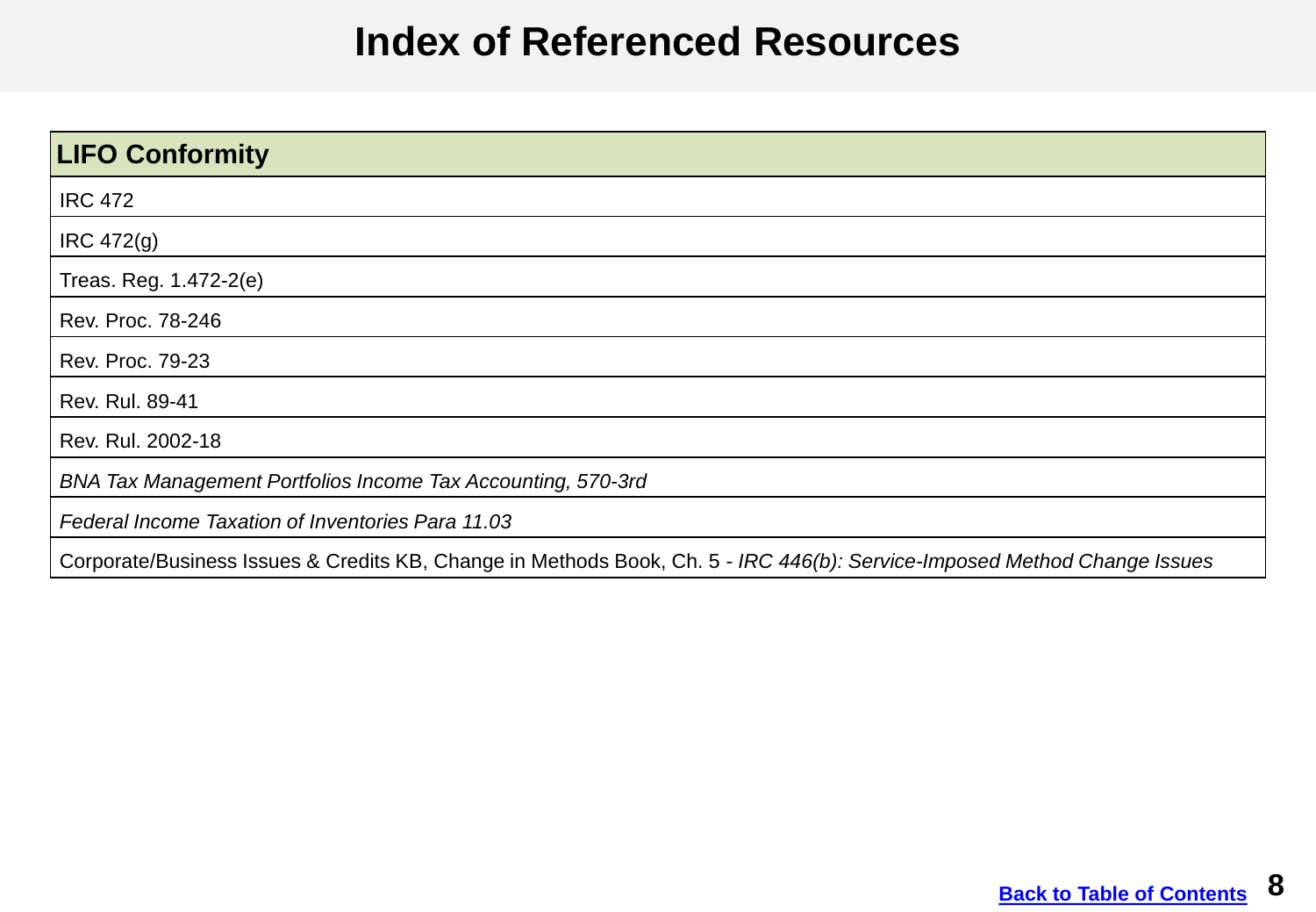# **Training and Additional Resources**

<span id="page-8-0"></span>

| <b>LIFO Conformity</b>   |                                                                                                              |
|--------------------------|--------------------------------------------------------------------------------------------------------------|
| <b>Type of Resource</b>  | Description(s)                                                                                               |
| l Issue Toolkits         | Signal Pecord Keeping Requirements I state Shape Acquirements<br>Issue Snapshot - Recapturing a LIFO Reserve |
| Other Training Materials | Overview of Basic LIFO PPT - 2012-10<br>LIFO Audit Techniques and LIFO Issues PPT - 2013-05                  |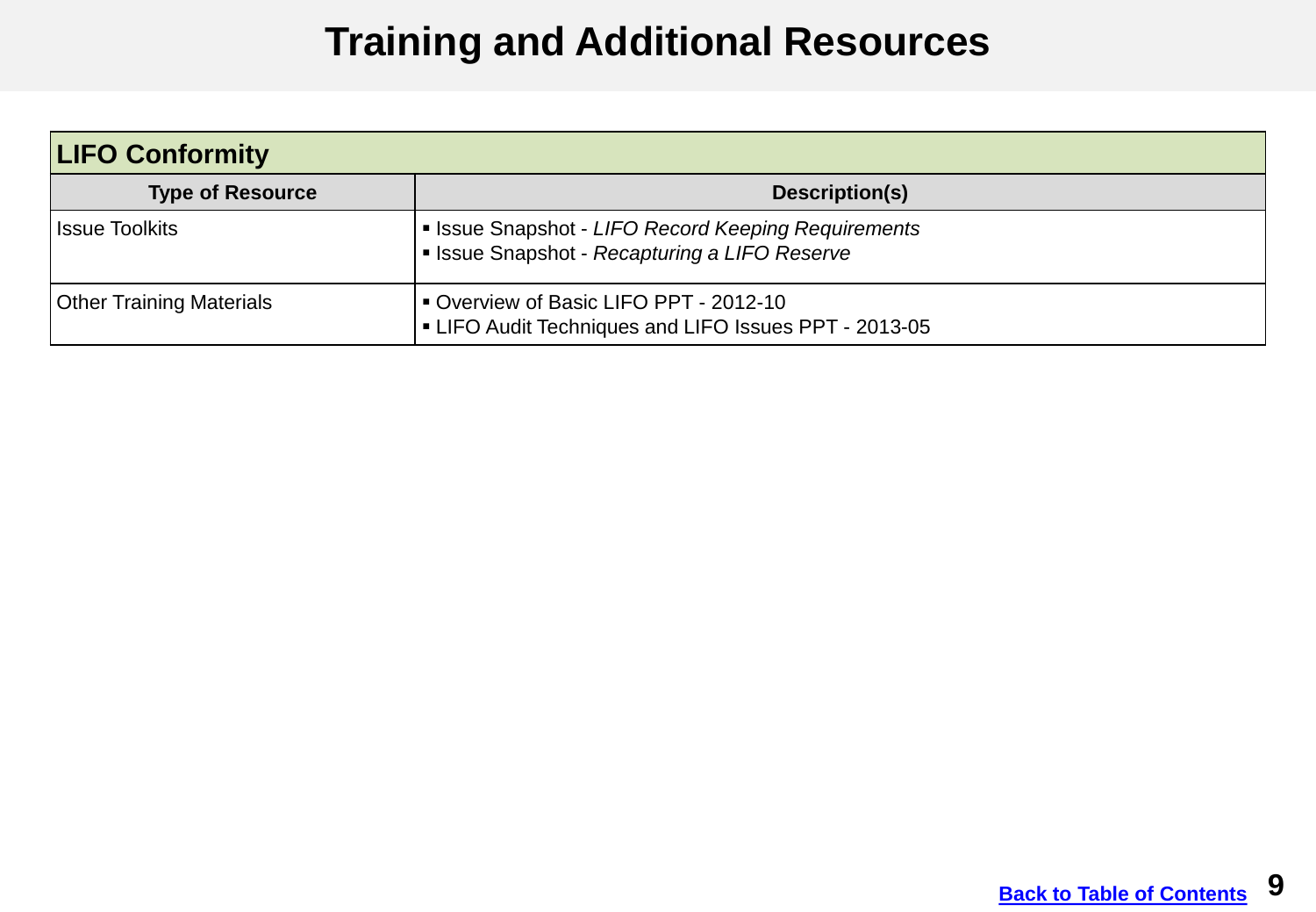### **Glossary of Terms and Acronyms**

<span id="page-9-0"></span>

| Term/Acronym | <b>Definition</b>             |
|--------------|-------------------------------|
| <b>IRC</b>   | <b>Internal Revenue Code</b>  |
| KB           | Knowledge Base                |
| <b>LIFO</b>  | Last in - First out           |
| <b>NOPA</b>  | Notice of Proposed Adjustment |
| Rev. Proc.   | <b>Revenue Procedure</b>      |
| Rev. Rul.    | <b>Revenue Ruling</b>         |
| Treas. Reg.  | <b>Treasury Regulations</b>   |
| <b>VL</b>    | <b>Virtual Library</b>        |